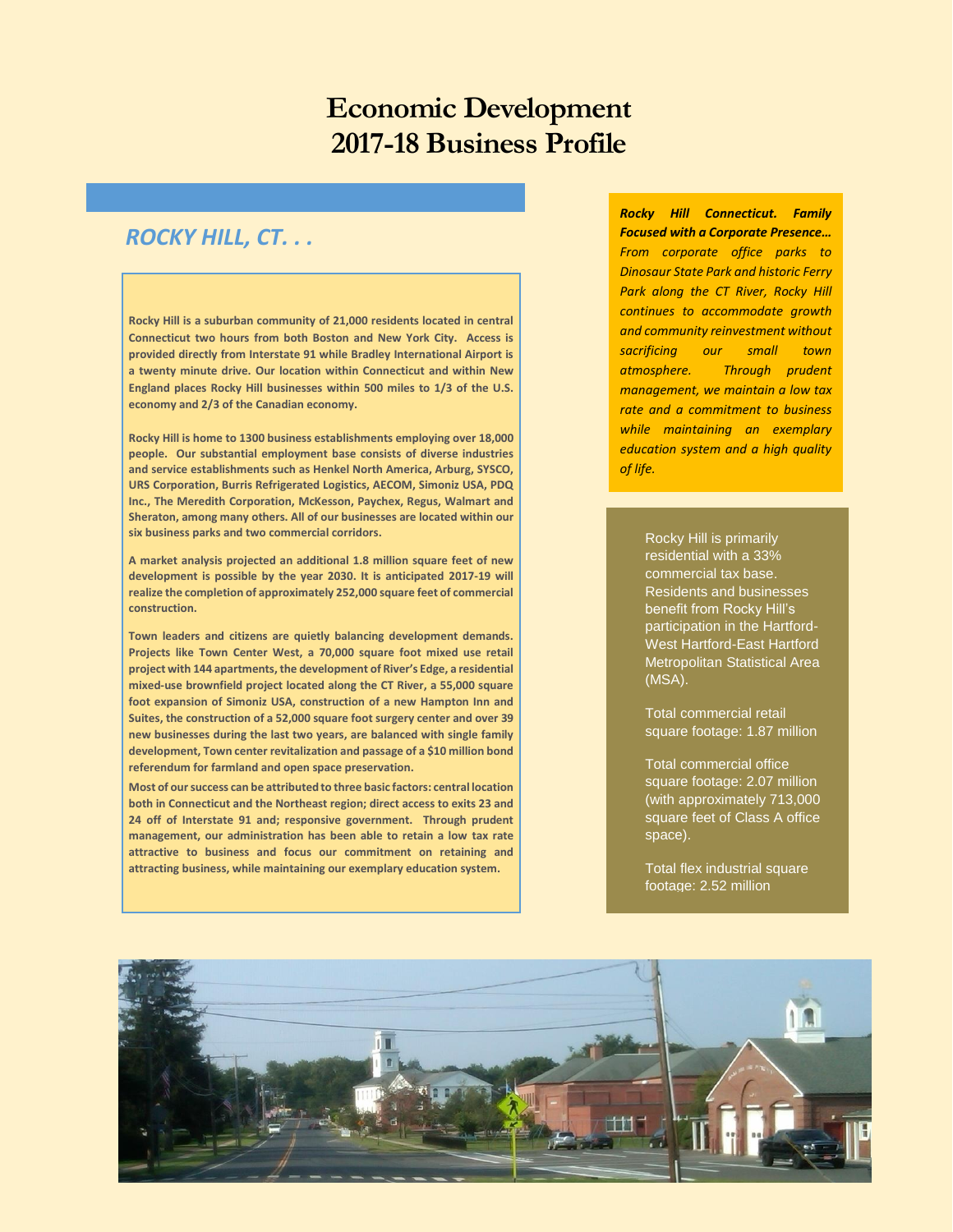*Rocky Hill Economic Development, cultivating long-term economic growth by fostering a clear & businesspositive environment that encourages a growing, sustainable & diverse tax base…*



#### **Rocky Hill Economic Development Commission 2018-20 Work Plan**

### Business Resources Directory

Maintain and expand an on-line listing of available business resources with website links

#### **Business Directory**

Maintain an interactive on-line inventory of local businesses with webpage links

#### Marketing/Active Recruitment of Targeted

**Businesses** Identify targeted business clusters and individual businesses.

Create communication links with targets (phone, email, trade shows, conferences, etc.)

Maintain the Town's Economic Development Department website with current and pertinent data and industry news

#### Business Visitations

Visit local businesses and targets on a continuous basis

#### Ongoing Activities

Pursue the redevelopment and marketing of the former Ames corporate headquarters property and partner with appropriate developers and the owner to catalyze said redevelopment.

Pursue development potential for Business Park

Sponsor business assistance programs in cooperation with Rocky Hill Chamber of Commerce, regional entities, and state and federal agencies;

Review and [where appropriate] provide comment on specific development applications.

## **Rocky Hill Business Establishments**

| <b>Accommodation and Food Services</b>                                                                | 59             | 6.06%      |
|-------------------------------------------------------------------------------------------------------|----------------|------------|
| Administrative and Support and Waste Management and Remediation Services                              | 44             | 4.52%      |
| Agriculture, Forestry, Fishing and Hunting                                                            | $\overline{2}$ | 0.21%      |
| Arts, Sports, Entertainment, and Recreation                                                           | 18             | 1.85%      |
| Banking, Finance and Insurance                                                                        | 69             | 7.09%      |
| Construction                                                                                          | 69             | 7.09%      |
| Education                                                                                             | 22             | 2.26%      |
| <b>Health Care and Social Services</b>                                                                |                | 106 10.89% |
| Information                                                                                           | 23             | 2.36%      |
| Manufacturing - Chemical, Fuel, Paper, Plastic, Wood                                                  | 10             | 1.03%      |
| Manufacturing - Electronics, Furniture, Machinery, Metal, Transportation, Misc.                       | 14             | 1.44%      |
| Manufacturing - Processed Food, Textiles, Clothing                                                    | 1              | 0.1%       |
| Other Services - Repair, Personal Care, Laundry, Religious, etc.                                      |                | 142 14.59% |
| Professional, Scientific, and Technical Services                                                      |                | 125 12.85% |
| <b>Public Administration</b>                                                                          | 60             | 6.17%      |
| <b>Real Estate and Rentals</b>                                                                        | 46             | 4.73%      |
| Retail: Hobby, Media, General Merchandise                                                             | 35             | 3.6%       |
| Retail: Home, Food, Automobiles, Personal Care                                                        | 70             | 7.19%      |
| Transportation and Warehousing: Couriers and Messengers, Warehousing and Storage                      | 4              | 0.41%      |
| Transportation and Warehousing: Private and Public Transportation, Oil and Gas Pipelines, Sightseeing | 8              | 0.82%      |
| Unclassified                                                                                          | 3              | 0.31%      |
| Utility Services: Power, Gas, Steam, Water, and Sewage                                                | $\overline{2}$ | 0.21%      |
| Wholesalers                                                                                           | 41             | 4.21%      |

**Rocky Hill is primarily residential with a 33% commercial tax base. Residents and businesses benefit from Rocky Hill's participation in the Hartford-West Hartford-East Hartford Metropolitan Statistical Area (MSA).** 

**\_\_\_\_\_\_\_\_\_\_\_\_\_\_\_\_\_\_\_\_\_\_\_\_\_\_\_\_\_\_\_\_\_\_\_\_\_\_\_\_\_\_\_\_\_\_\_\_\_**

**Total commercial retail square footage: 1.87 million Total commercial office square footage: 2.07 million Total flex industrial square footage: 2.52 million Lodging Establishments comprising 616 lodging rooms: \_\_\_\_\_\_\_\_\_\_\_\_\_\_\_\_\_\_\_\_\_\_\_\_\_\_\_\_\_\_\_\_\_\_\_\_\_\_\_\_\_\_\_\_\_\_\_\_**

**Howard Johnson's: 32 Super Eight: 48** 

**Sheraton Hotel: 251 Marriott Residence Inn: 96 Hampton Inn & Suites: 90 Holiday Inn Express: 99** 

| <b>Major employers include:</b>     |                                                             |                  |
|-------------------------------------|-------------------------------------------------------------|------------------|
| Employer                            | <b>Product</b>                                              | <b>Employees</b> |
| <b>Henkel Corporation</b>           | <b>Adhesives/Sealants Manuf. NA Headquarters</b>            | 500              |
| <b>SYSCO Food Services</b>          | <b>Food Distribution &amp; warehouse</b>                    | 350              |
| Veterans Home                       | <b>Hospital &amp; Residence Facility</b>                    | 335              |
| <b>Burris Logistics</b>             | <b>Refrigerated Warehouse &amp; Distribution</b>            | 300              |
| <b>AECOM Technical Services</b>     | <b>Systems Engineering Consultant</b>                       | 234              |
| Wal-Mart                            | <b>Retail Store</b>                                         | 208              |
| <b>McKesson Drug Company</b>        | <b>Pharmaceuticals/Warehouse/Distribution</b>               | 185              |
| <b>Paychex</b>                      | <b>Financial Services/Payroll Processing</b>                | 150              |
| <b>CT Lotterv</b>                   | <b>State Lottery Headquarters</b>                           | 138              |
| <b>CT Housing Finance Authority</b> | <b>State - Housing Financing</b>                            | 129              |
| <b>Nu Motion</b>                    | <b>Medical Mobility Devices-Assembly &amp; Distribution</b> | 110              |
| <b>URS Corporation</b>              | <b>Civil Engineering</b>                                    | 105              |
| <b>Liberty Mutual</b>               | <b>Insurance</b>                                            | 102              |